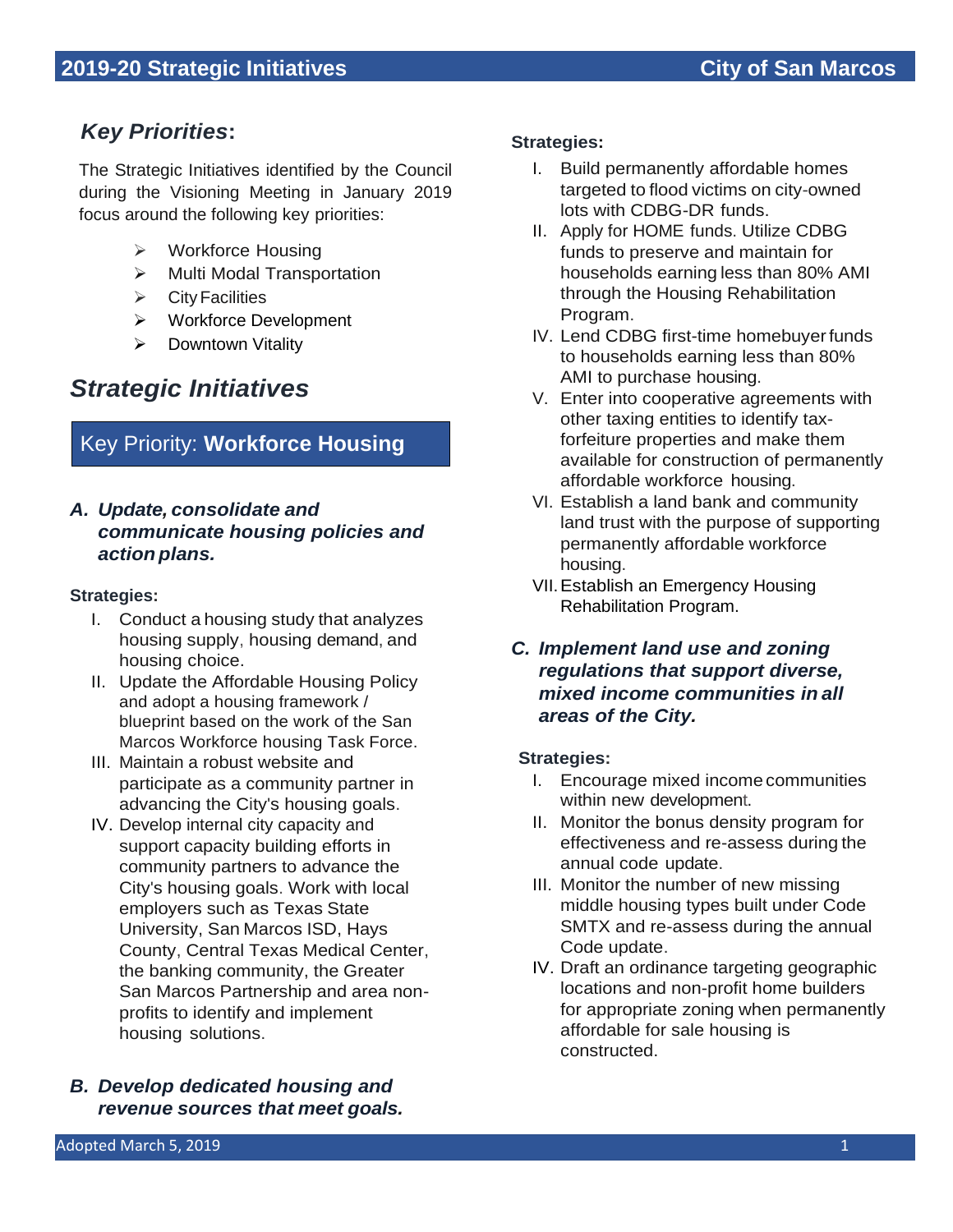# Key Priority: **Multi-Modal Transportation**

*A. City becomes the Direct Recipient for federal and state transit funding allocated to the San Marcos urbanized area.*

## **Strategies:**

- I. Formalize official concurrence from TxDOT-PTN and the FTA, that the City is the Direct Recipient for the San Marcos urbanized area. All federal and state requirements for the Direct Recipient from CARTS to the City by October 1, 2019.
- II. Consider the potential impacts of the 2020 Census upon transit services in the San Marcos urbanized area.

# *B. City reviews the benefits and challenges of creating an integrated, seamless transit partnership between the City and Texas State University.*

## **Strategies:**

- I. Review transit partnership models and select a system model to operate and manage the transit services, which that historically have been accepted by the FTA and TxDOT.
- II. Assess the operating and financial alternatives for coordinated transit services.
- III. Evaluate the benefits and constraints of a transit partnership with Texas State, to include:
	- a. Seamless transit services for all customers.
	- b. Expand community access to transit options
	- c. Share capital budget resources.
	- d. Coordinate transit routes to maximize efficiency.
	- e. Leverage state and federal funding opportunities.
	- f. Contribute to regional goals to reduce traffic and protect air quality.
- IV.Evaluate the challenges of a transit partnership with Texas State, toinclude:
	- a. Determine who will be the Direct Recipient.
	- b. Create a sharedgovernance structure.
	- c. Compliance with federal and state regulations, to include paratransit services.
	- d. Coordinate transit routes to maximize efficiency.
	- e. Establish a financial plan to include operating funds, initial investment of capital for vehicles, maintenance facility, and passenger amenities.
- V. Consider the potential impacts of the 2020 US Census upon transit services in the San Marcos urbanized area.

# *C. City continues other multi-modal initiatives.*

- I. Transportation Demand Management/ including downtown parking management:
	- a. Adopt and implement parking management plan.
	- b. Prioritize Transportation Master Plan projects to improve multi-modal alternatives.
	- c. Evaluate and prioritize other transportation demand management tactics.
- II. Improve Bicycle Friendly Community rating:
	- a. Improve and expand dockless bike share program and explore other shared mobility opportunities.
	- b. Revisit Complete Streets policy and propose changes for Council consideration.
	- c. Draft Vision Zero policy for Council consideration.
	- d. Consider creation of a Bicycle & Pedestrian Advisory Committee.
	- e. Adopt and implement bicycle master plan.
- III. Improve pedestrian connectivity and accessibility:
	- a. Conduct updated assessment of existing sidewalk infrastructure.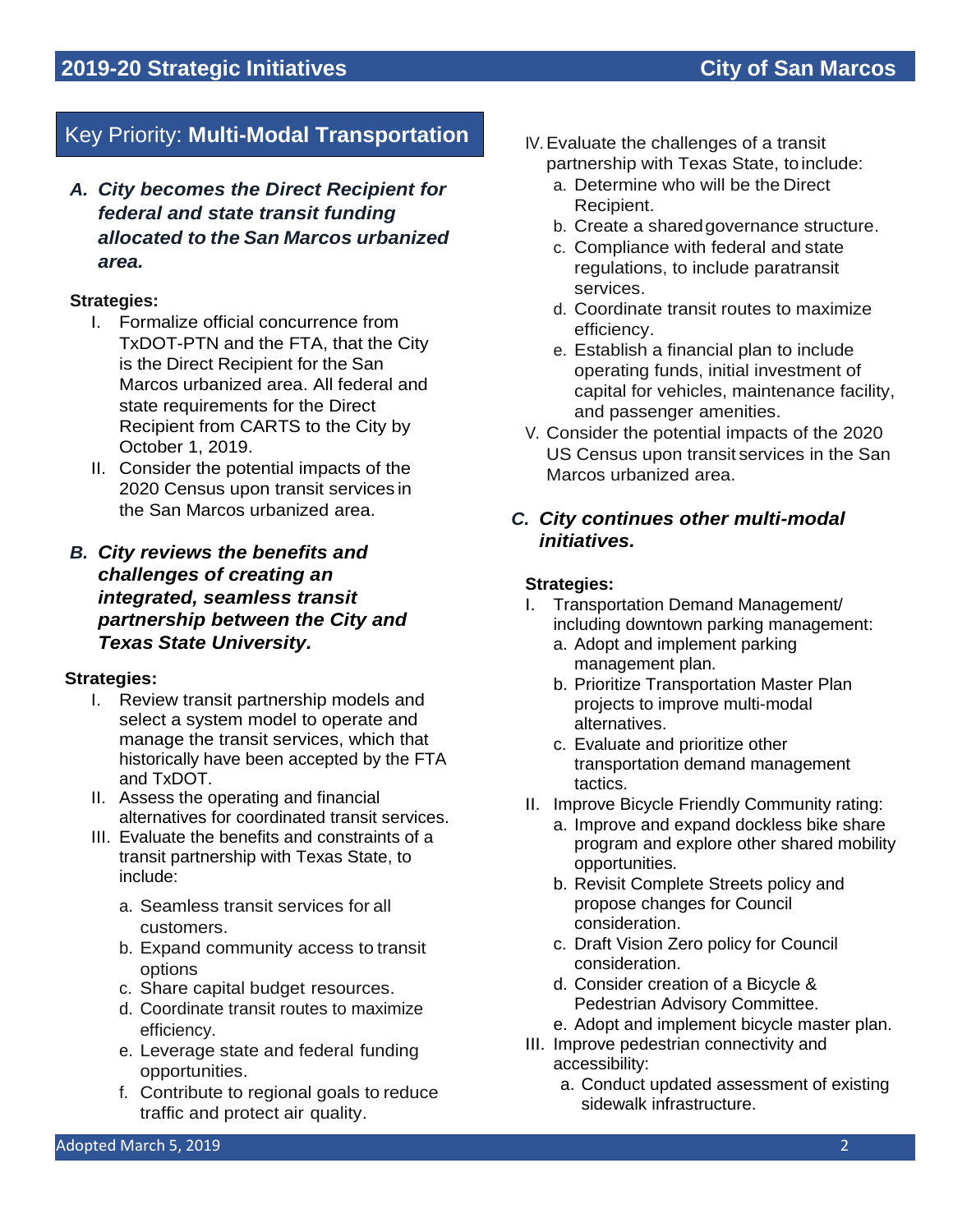- b. Conduct gap analysis and identify/prioritize needed connections to multimodal facilities, transit stops, schools, neighborhoods, hike-bike trails, and east-west connections.
- c. Develop and adopt Sidewalk Master Plan.
- d. Identify and implement short-term maintenance and gap improvements.
- e. Identify and program long-term pedestrian improvements.
- f. Conduct site survey sampling for ADA compliance.
- g. Continue utilizing external sources to confirm ADA compliance and staff training.
- IV. Other regional transit:
	- a. Evaluate the benefits of regional transit partnerships with interurban providers including multimodal transit facility options.
	- b. Explore light rail, AMTRAK, and other future transit opportunities.
	- c. Explore options for a downtown circulator, including all alternative fuel/vehicle options.
- V. Pursue multi-modal funding opportunities.

# Key Priority: **City Facilities**

# *A. Explore short-term alternatives for staff expansion within City Hall Complex.*

## **Strategies:**

- I. Determine 3-4 year staff growth potential for current City Hall Services.
- II. Examine possible facility expansion alternatives to current City Hall campus, which could include temporary portable facilities.
- III. Examine potential for possible shortterm facility lease.
- IV. Explore possible City Hall parking alternatives.

# *B. Review all possible alternative delivery methods for new facility construction.*

## **Strategies:**

I. Identify advantages and disadvantages of

alternativedelivery methods for City facility related projects.

- II. Provide education materials to City staff and City Council on the alternative delivery methods.
- III. Hire experienced project manager to implement those alternatives.
- IV. Evaluate the success or issues related to each delivery method used by the City.

# *C. Develop a 5-year Fiscal Strategic Plan for implementation of Bond Projects.*

# **Strategies:**

- I. Develop design andconstruction schedules for all facility projects.
- II. Develop cost and time tracking system for all facility projects.
- III. Develop Citizen Bond Review Committee that will meet periodically to review projects.
- IV. Provide quarterly updates to Council.

# *D. Develop Public Services, Community Services and City Hall Project Design and Scope.*

## **Strategies:**

- I. Develop RFP for Public and Community Service Maintenance Facility project.
- II. Evaluate potential future alternatives for City Hall Campus.
- III. Create a master plan for City Hall redevelopment.
- IV. Implement strategic plan for City Hall redevelopment.

# *E. Explore alternatives for future land purchases for facilities.*

- I. Develop strategy for future facility site locations.
- II. Build cost into 10-year CIP Projects.
- III. Identify opportunities for land and/or facility acquisitions related to all City services and programs.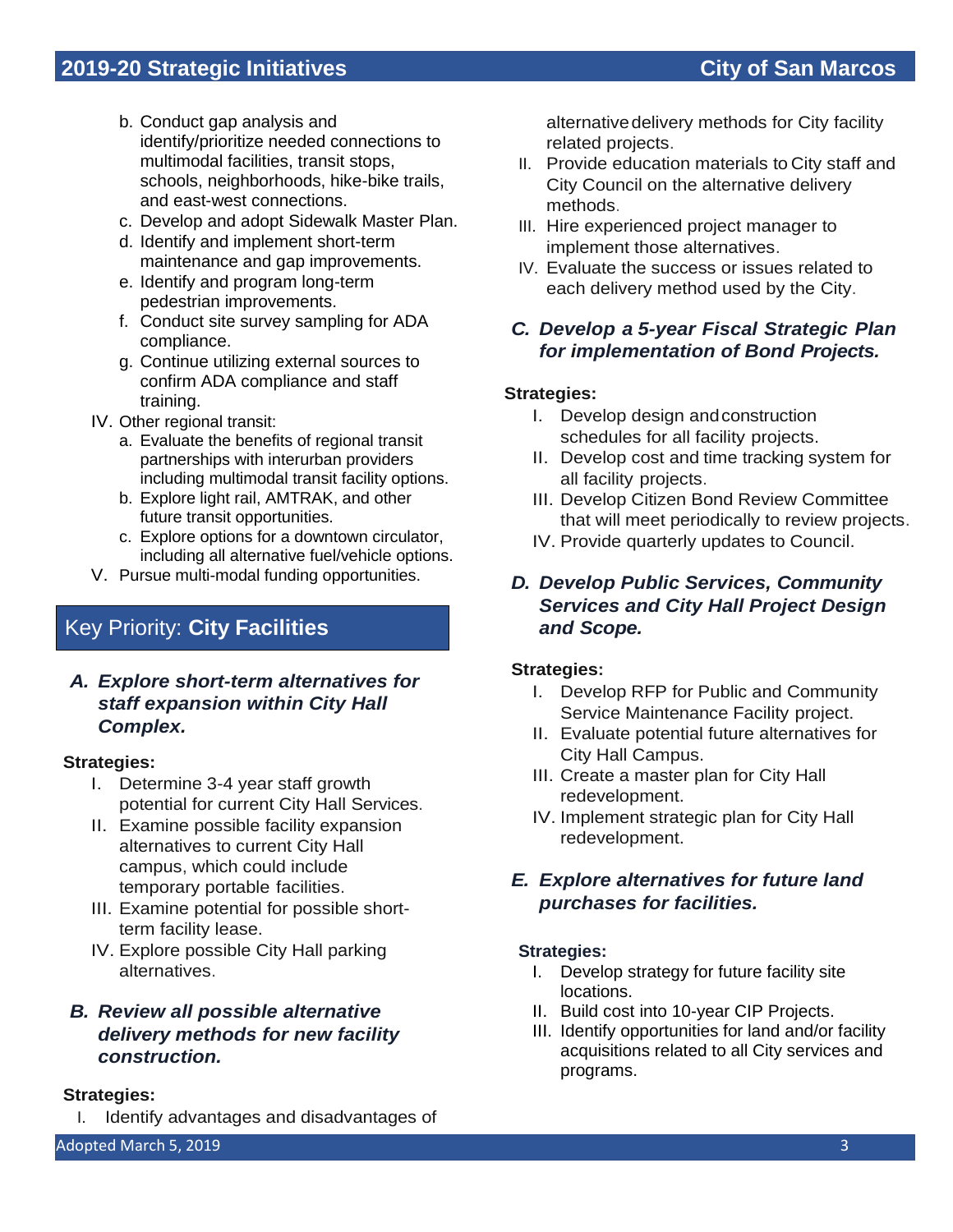# Key Priority: **Workforce Development**

## *A. Leverage and Partner with the Community.*

#### *Strategies:*

- I. Identify current assets including partners, existing services, possible locations, and organizational purpose. Include mapping of assets and services within the City.
- II. Identify community partner to anchor a cradle to career initiative.
- III. Identify and develop outreach opportunities.
- IV. Identify challenges and unmet needs in the business community that are impacted by workforce development.

# *B. Facilitate opportunities for Training and Programming.*

#### *Strategies:*

- I. Identify and communicate existing training available.
- II. Identify potential gaps and barriers for San Marcos residents.
- III. Identify potential items to include when incentivizing economic development agreements.
- IV. Evaluate Greater San Marcos Partnership (GSMP) contract to include deliverables that require training and programming opportunities.
- V. Determine where to invest city funding to mitigate gaps and barriers that have been identified including a possible training location.

# Key Priority: **Downtown Vitality**

## *A. Support diversified business activity.*

#### *Strategies:*

I. Begin a revised Downtown Master Plan including, the innovation, cultural and arts districts.

- a) Scope and Visioning Exercise with district Stakeholders and City Council.
- b) Request for Proposal (RFP) and Contract for consultant.
- c) Public outreach with key stakeholders including the Downtown Association, Main Street, the University, as well as other key stakeholders.
- d) Drafting and adopting the Downtown Master Plan.
- II. Review permitted and conditional uses in the downtown area.
	- a) Identify potential code amendments during the annual code update process.
	- b) Explore other modifications to alcohol Conditional Use Permits (CUP) related ordinances.
	- c) Discuss bar service hours with the Council CUP Committee.
- III. Define goals and objectives for the Main Street program.
	- a) Review current goals and objectives within the Four Point approach of (1- Economic Vitality, 2-Design, 3- Organization, and 4-Promotion).
	- b) Develop a strategy for transformation of Downtown along the Four Points.
	- c) Define quantifiable outcomes for the transformation strategies identified.
	- d) Align organizational resources to achieve desired outcomes through the budget process.

## *B. Take measures to improve downtown quality of place.*

- I. Review and assess possible sites and facilities which could promote San Marcos as a destination.
- II. Review and address underground electric ordinances.
	- a) Feasibility and cost analysis.
	- b) Identify code amendments during the annual code update process.
- III. Review and assess strategies for vacant and neglected buildings.